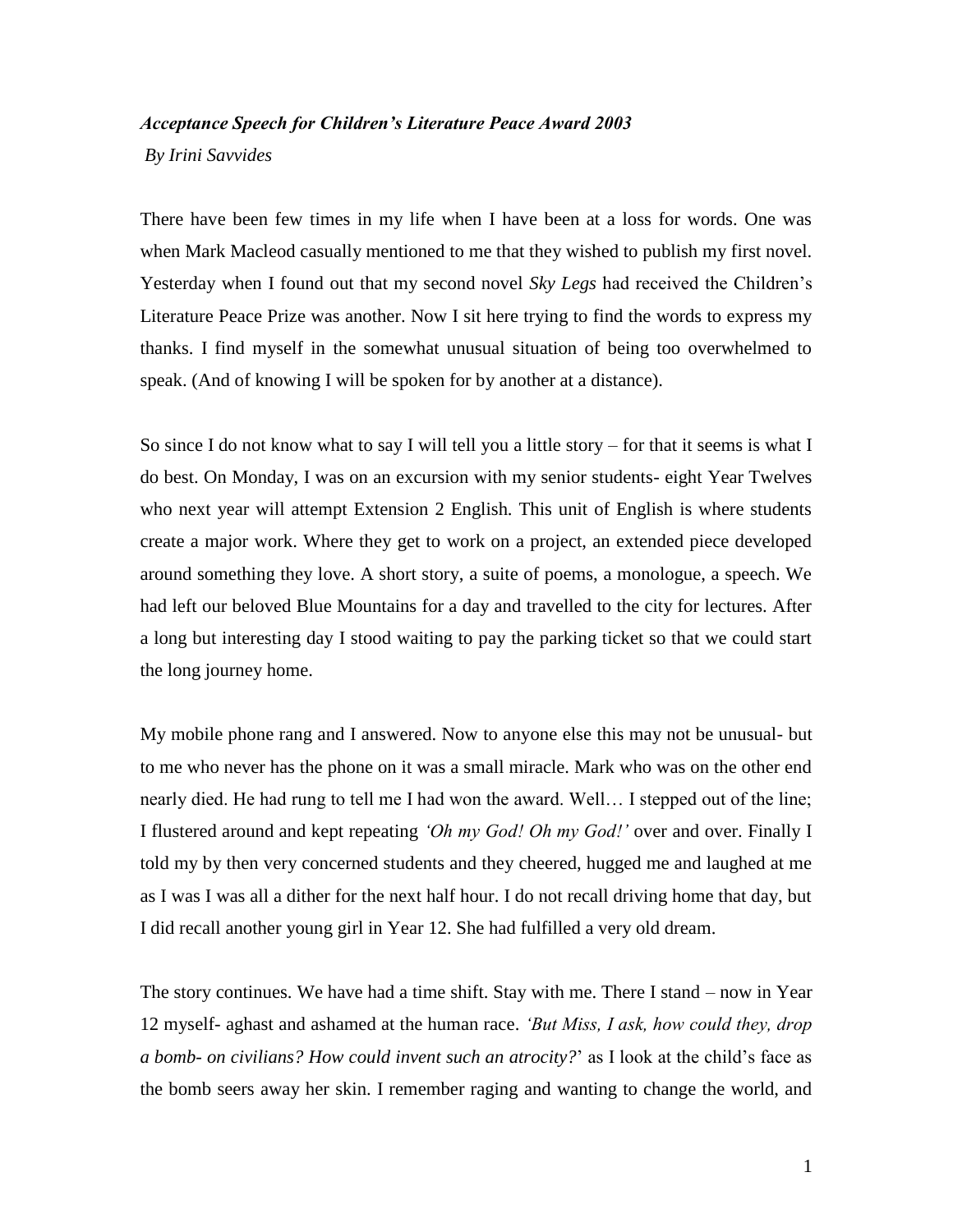writing endless public speeches on disarmament and not talking to my fellow class mates because they were not at all interested. I got nowhere. A few weeks later I realized that fighting with others about peace just didn't work. So I apologized and tried to rebuild the bridge between my ever patient school friends again and tried other ways. They laughed at my passion and forgave me my platitudes and I started to learn what peace really meant.

It is many years later- in fact, nearly twenty. At times I have been too selfish to care. Too busy to run my Amnesty group and find the time to write a letter. But I would like to thank you. Because somewhere inside of me that Year 12 student found her voice and her way of expressing what she had learned by telling stories. You by selecting my novel for the award listened. Thank you.

It is doubly an honour when I see the names of the previous recipients. Books that I have taught in my classes and loved, *Space Demons* and *The Gathering*, authors who have shaped my desire to be one, like Libby Gleeson and those who I am now studying for my PhD, like Brian Caswell. What an honour to share an award that they have won- to have my name on the same list. Thank you.

My aspirations for my characters and readers are simple. I hope they may do what Aidan Chambers refers to as *'smashing the frozen seas within us.*' I write a great deal about difference, about those that inhabit the margins. About facing loss and beating it.

Eleni in *Sky Legs* has to come to terms with the following: *Why have you sky legs, While I walk on flat earth, feet Dying to feel clouds?*

She must find her own sky legs; learn to walk on stilts while on the earth. To dance- with those that see her for what she is. She befriends those who also inhabit the margins, the